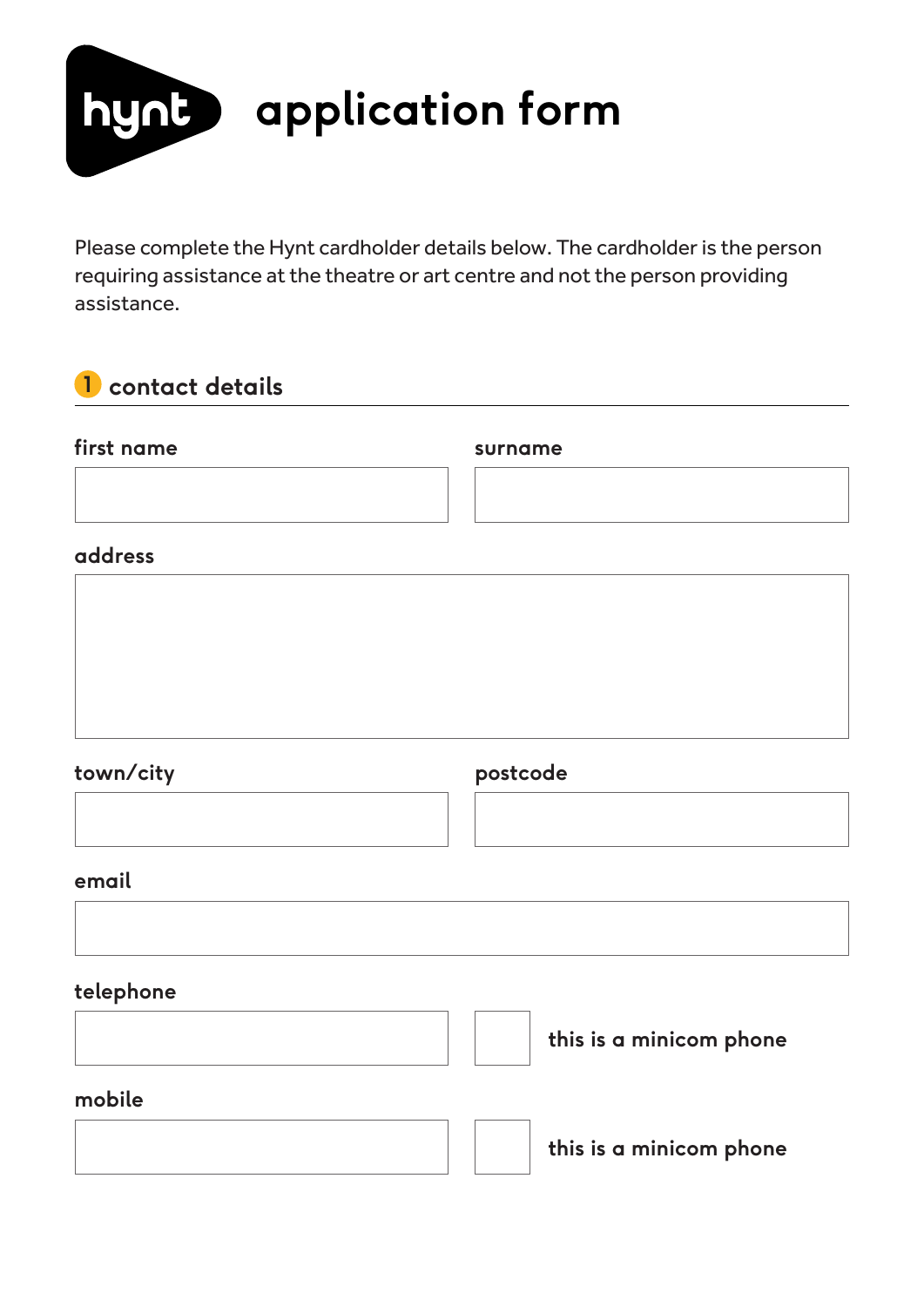# **2 cardholder photo**

To enable easy checking at the theatre or arts centre please enclose a passport sized colour photograph that is an accurate and recent likeness of the cardholder. Please write the cardholder name on the back of the photo.

# **proof of eligibility 3**

Please enclose proof of eligibility. You only need to send 1 piece of evidence. Please only send copies of your supporting document. Please do not send original documents as we are unable to return them.

- Enhanced or Standard PIP Daily Living Component
- DLA High or Middle Rate Care Component
- High Rate Attendance Allowance
- Certificate of Visual Impairment
- War Disablement Pension
- Armed Forces Independence Payment (AFIP)
- Direct Payments
- Social Services Care Package
- Continuing Healthcare Package
- Dual Sensory Impairment

If you know you are not automatically eligible and want to be referred to Arbitration or if you need more than one carer please tick here (

# **additional customer preference information 4**

So we can improve our customer services and help theatres and arts centres to provide the right support, can you provide us with some extra information?

### **Are you a wheelchair user?**

**yes no**

### **Do you require a disabled car parking space if available?**

**yes no**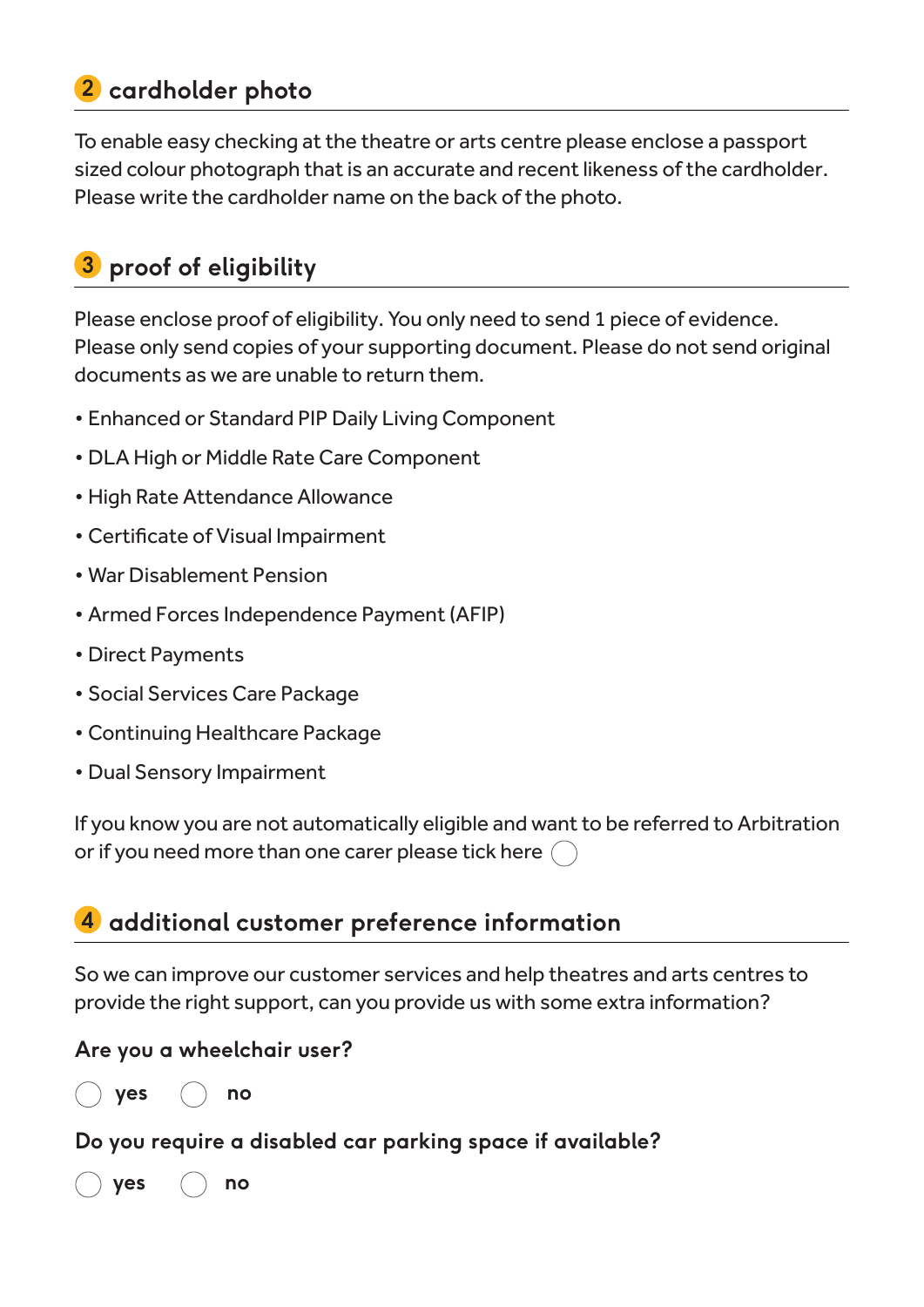### **Are you deaf or hearing impaired?**

**yes no**

Sometimes theatres and arts centres may want to tell you about accessible performances you might be interested in. If you would like to receive this information please let us know by ticking any relevant boxes below:

| Audio Described performances        | Captioned performances   |
|-------------------------------------|--------------------------|
| <b>BSL interpreted performances</b> | ( ) Relaxed performances |

# **5 carer contact details**

Does your Carer or Personal Assistant often book tickets for you? If so add their contact details here to help make the process easier:

#### **first name**

**surname**

### **address**



### **town/city**

### **postcode**

**email**